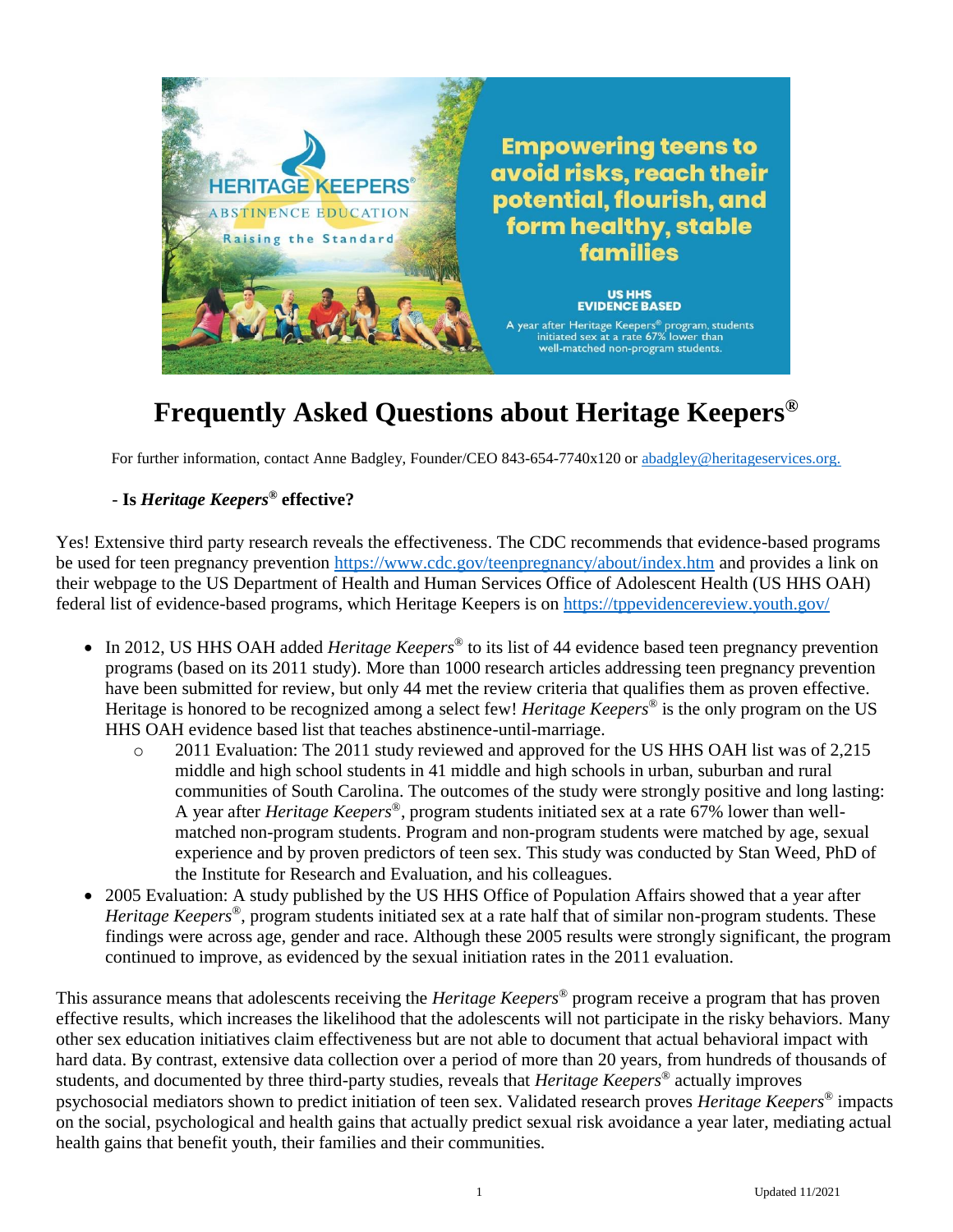### **-Is** *Heritage Keepers®* **more effective for a specific population than others?**

*Heritage Keepers®* addresses issues that cross the human spectrum. The extensive third party behavioral studies indicate that significant positive behavioral outcomes were found across:

- Age
- Gender
- Race
- Location (rural, suburban, and urban areas)

Therefore, it is effective for ALL populations. There are many school districts that use the *Heritage Keepers®*  program in some capacity, whether during classroom time or afterschool, and whether taught by *Heritage Keepers®*  Educators or taught by school district personnel trained in the *Heritage Keepers®* program.

### **-Is** *Heritage Keepers®* **based on science or just opinion?**

*Heritage Keepers®* is developed upon a foundation of research-based rather than values-based or religious information and resources. The theoretical foundation and methodological approach to the development and implementation of *Heritage Keepers®* is based on Dr. Stan Weed's research on scientifically-derived mediators of teen sex that have been proven to affect behavior and attitudes. The Rationale section of the curriculum briefly summarizes some of the science and rationale that form the foundation of the program rationale, which applies:

- cognitive educational approaches, such as knowledge and understanding, with
- affective educational approaches, such as personal values and commitment,
- to motivate youth towards a positive behavioral outcome, that is, abstinence from too early sexual activity.

The *Heritage Keepers®* program goes beyond knowledge and reaches the adolescents' emotional and psychological core, a deeper level of intervention that enables adolescents to grasp the social, psychological and health advantages realized by avoiding non-marital sex.

## **-What are some of the topics covered in** *Heritage Keepers®* **Abstinence Education Level One?**

*Heritage Keepers®* enhances knowledge of physical development and sexual risks, encourages healthy personal relationships, promotes personal attitudes & beliefs that value abstinence, acknowledges and addresses common rationalizations for sexual activity, improves independence from negative peer and social norms, strengthens personal intention and commitment to avoid sexual activity, identifies ways to reduce the opportunities for sexual activity, teaches personal responsibility and self-regulation, promotes healthy decision-making, discourages youth risk behaviors such as drug/alcohol use, and strengthens future goals and opportunities. The *Heritage Keepers®* program focuses on the social, psychological, and heath advantages of refraining from non-marital sexual activity in order to improve the future prospects, physical health, and emotional health of youth.

Content includes: Definitions of Abstinence and Commitment to Abstinence, sexual abuse and Erin's Law, determining personal values and goals, integrating personal values with behavior, male and female reproductive systems, video of a developing fetus, the importance of prenatal care, establishing protective boundaries, age of consent and laws protecting minors, human trafficking, benefits of a healthy marriage, building blocks of a healthy marriage, definitions of Lifetime Commitment and Mutually Faithful, STD/STI presentation (focus on Gonorrhea, Chlamydia, Syphilis, Pelvic Inflammatory Disease, Trichomoniasis, Herpes, HPV, HIV—site administrators determine which pictures are presented, if any), contraception efficacy compared with abstinence, demonstration of how STDs spread quickly and without obvious symptoms, how to abstain from sexual activity, student rebuttals to justifications for early sexual activity, differences between love/lust/infatuation, creating lists of character traits for a person to date and a person to marry, developing positive personal character traits, building relationships without having sex, avoiding objectifying or stereotyping, setting and stating boundaries against risky behaviors (sex, alcohol, drugs, social media, etc.), developing a personal S.A.F.E. plan (state boundaries, avoid danger, firmly say no, exit), role plays with SAFE plan to refute and refuse sexual activity, imagining the future, making a commitment.

A Summary document of all of the main topics in all of our curricula is available upon request.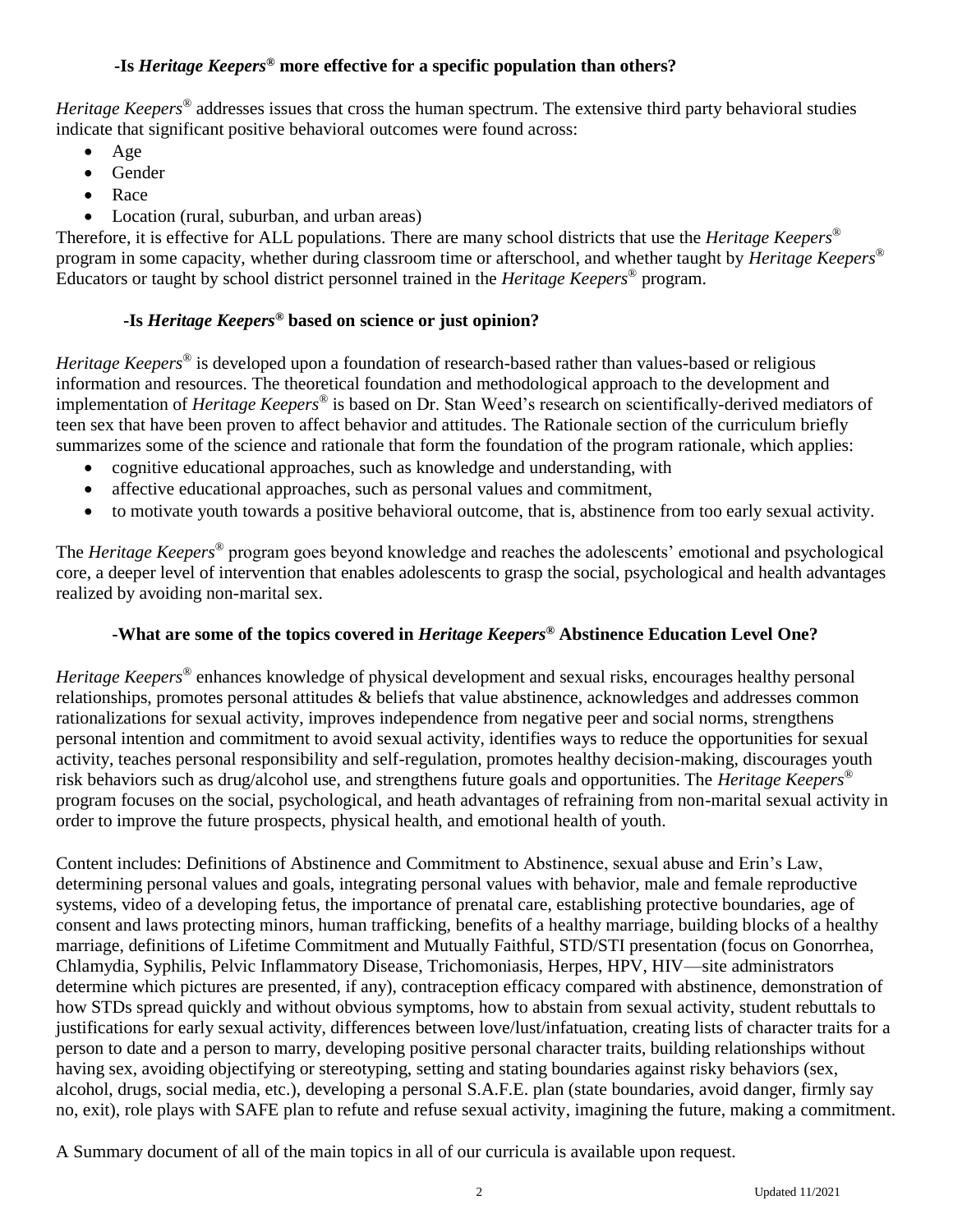#### **-What does educator certification in** *Heritage Keepers®* **include?**

Certification training includes extensive training in Theory and Methodology, a complete curriculum implementation demonstration, and time for supervised demonstration of capacity to effectively deliver the program. Theory and Methodology include training in topics including (but not limited to): Adolescent Brain Development, Risk Reduction vs Risk Avoidance theories, Transtheoretical Model of Behavior Change, Teaching sexual risk avoidance to all typologies of sexual activity and orientation, scientifically proven predictors of sexual activity and how to address each in the classroom, Darkness to Light's Stewards of Children Sexual Abuse Prevention and Mandated Reporting, Bloom's taxonomies for cognitive/affective/ behavioral objectives, Social Intelligence, Emotional Intelligence, Social Learning Theory, increasing self-efficacy in students, classroom management skills, Institutional Review Board policies regarding confidentiality protection of minors, Biology of Love (Helen Fisher), oxytocin and vasopressin, anatomy and reproduction, sexually transmitted disease and infections, and brain-based learning.

An on-line webinar is available for additional new teachers that require training between "live" certification opportunities. Highly valid and reliable surveys are available that can be used to assess teacher effectiveness in delivery as well as student progress.

### **-Is** *Heritage Keepers®* **medically accurate?**

Yes! The US HHS Administration for Children and Families defines medically accurate information to mean medical information verified or supported by the weight of research conducted in compliance with accepted scientific methods and published in peer-reviewed journals where applicable, or be comprised of information that leading professional organizations and agencies with relevant expertise in the field recognize as accurate, objective and complete.

The content of the *Heritage Keepers®* curriculum is referenced by more than 100 publications from educational, scientific, governmental or health organizations. Medical accuracy reviews have involved submitting **all** research articles and books referenced to determine accuracy and appropriateness of the use of the reference. This depth of review has not been met by many programs that claim medical accuracy. Further, the reproduction section was written by *Joshua Mann, MD, MPH*, Professor and Chair, Department of Preventive Medicine**,** University of Mississippi School of Medicine and contributing author *Joe McIlhaney, MD (Ob/Gyn)*, founder and President of the Medical Institute for Sexual Health. Curriculum review and consultation has been provided by *Paul E. Douthit, PhD, LMFT*, Texas Tech University School of Medicine, Department of Pediatrics; *Brooke Burris, Esq*., Co-Chair Tricounty Human Trafficking Task Force.

*Heritage Keepers®* was originally reviewed and approved for medical accuracy by the HHS Office of Adolescent Pregnancy Prevention (OAPP) in 2008. The Medical Institute for Sexual Health (MISH), a nationally recognized agency specializing in providing medically accurate information related to teen sex has also provided a medical accuracy review and has approved *Heritage Keepers®* for medical accuracy each year since 2013. MISH's most recent approval letter is available upon request. The HHS Family Youth Services Bureau (FYSB) also completed a medical accuracy review and approval in 2020. The most recent version of the curricula is 2018, which included funding compliance information in the Rationale Section of the teacher's manual, but the content of the program has remained the same. References are also updated periodically as new research becomes available. Any updates were within the guidelines of allowable adaptations/modifications that US HHS allows for evidence-based programs to continue to claim fidelity to the curriculum.

## **-Is** *Heritage Keepers®* **non-discriminatory and sensitive to all youth?**

*Heritage Keepers®* focuses on internal, not external, qualities and ensures its program is sensitive to all youth. Heritage does not believe external qualities (such as race, gender, residence, etc.) predict sexual activity; therefore, every student is provided with the same information regardless of their external qualities. *Heritage Keepers®* believes that its message is valuable and applies to *everyone* regardless of family circumstances, sexual orientation, sexual history, age, race, or gender, and does not express a judgment or seek to influence the beliefs of participants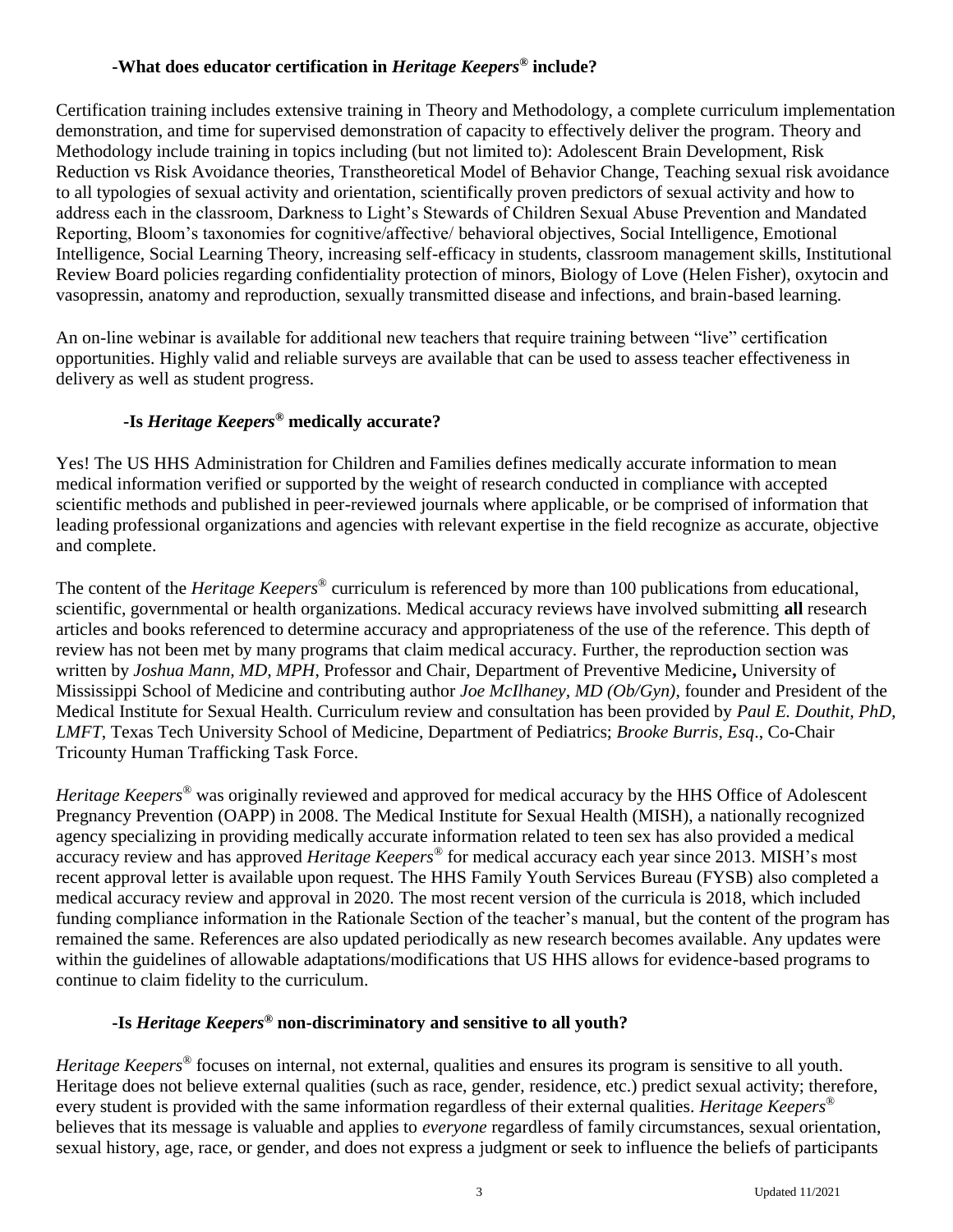in this regard. All young people can benefit from the optimal health message of abstaining from non-marital sexual activity.

*Heritage Keepers®* is sensitive to families of origin. Many students are in never-married, divorced, cohabiting and/or single-parent families. The program focuses on the students' potential future families, not their families of origin. Heritage seeks to build up whatever family structure they have been or are currently in. This includes sensitivity to students that already have one or more children, encouraging love and support for them and any children they have, ensuring relevance to a diverse audience. Heritage requires fidelity to the curriculum, which is carefully reviewed for sensitivity. Awareness of the potential impact of word choices is stressed, particularly as related to any past sexual activity, sexual abuse, STD's, sexual orientation and family structure. The intent is for every student to leave believing in their intrinsic value and worth. Mark Gray, a well-respected health advocate within the HIV/AIDS arena, carefully reviewed and approved *Heritage Keepers®* for having no objectionable or judgmental text pertaining to LGBTQ youth. His review letter is available upon request.

## **-Is** *Heritage Keepers®* **relevant to sexually active teens?**

Many students, including those that are sexually experienced (consensually or as a result of coercion or abuse), benefit from a program that effectively teaches the benefits and skills associated with delaying sexual activity. A "whole person" approach is applied relative to emphasizing a "sense of self" – how students see themselves, what and whom they value, how they relate to others, their future goals, and how they will react to stimuli that are introduced into their lives. Some adults assume that sexually active students should only hear a strong contraception message, but so-called "high risk" students often report they have never even been told about the abstinence option. Too often they have been labelled unfairly and can actually embrace the concept of taking control of their futures by avoiding risk. Though our ultimate objective is that young people embrace avoiding non-marital sexual activity, we recognize that there is value in delaying sex in the immediacy, reducing partners, and avoiding STDs and early pregnancy. Heritage is careful to not criticize other behavioral options while promoting the optimal health choice of abstinence until marriage. In addition, independent research determined that *Heritage Keepers®* does not decrease condom use among sexually active teens. *ALL students deserve to hear a strong abstinence message and to learn how abstaining from sex until they are in a stable committed monogamous relationship, such as marriage, can contribute to a positive future!*

Certified instructors are trained to address every student in the classroom, no matter their sexual experience. During certification training, instructors learn about seven (7) different typologies of sexual experience and how to ensure that each person in the classroom feels that the curriculum is relevant to them. The typologies include students that have had many partners, students that have had sex multiple times with only one partner, students that have had sex only one time, students that have been sexually abused, students that haven't had sex but aren't committed to abstinence yet, students that haven't had sex but are committed to abstinence for at least a year, and students that are committed to abstinence until marriage. All youth, regardless of any previous sexual experience, can commit to abstaining from sex until marriage and deserve to receive a strong abstinence message to equip them with the knowledge of the benefits and the skills to abstain.

*Heritage Keepers®* can be used as a stand-alone risk avoidance program or as a supplement to a risk-reduction program. Heritage does not require that it is the exclusive curriculum offered at any district/school/agency, and many schools choose to use *Heritage Keepers®* as one of the components within a comprehensive sex education approach.

#### **-What do students think of** *Heritage Keepers®***?**

Confidential post-survey results show that teens enjoy and appreciate *Heritage Keepers®* . Students that have completed the program say:

- They would recommend the program to a friend (90%)
- It raised their confidence to resist peer pressure to have sex (93%)
- They liked the presentations by the educator (94%)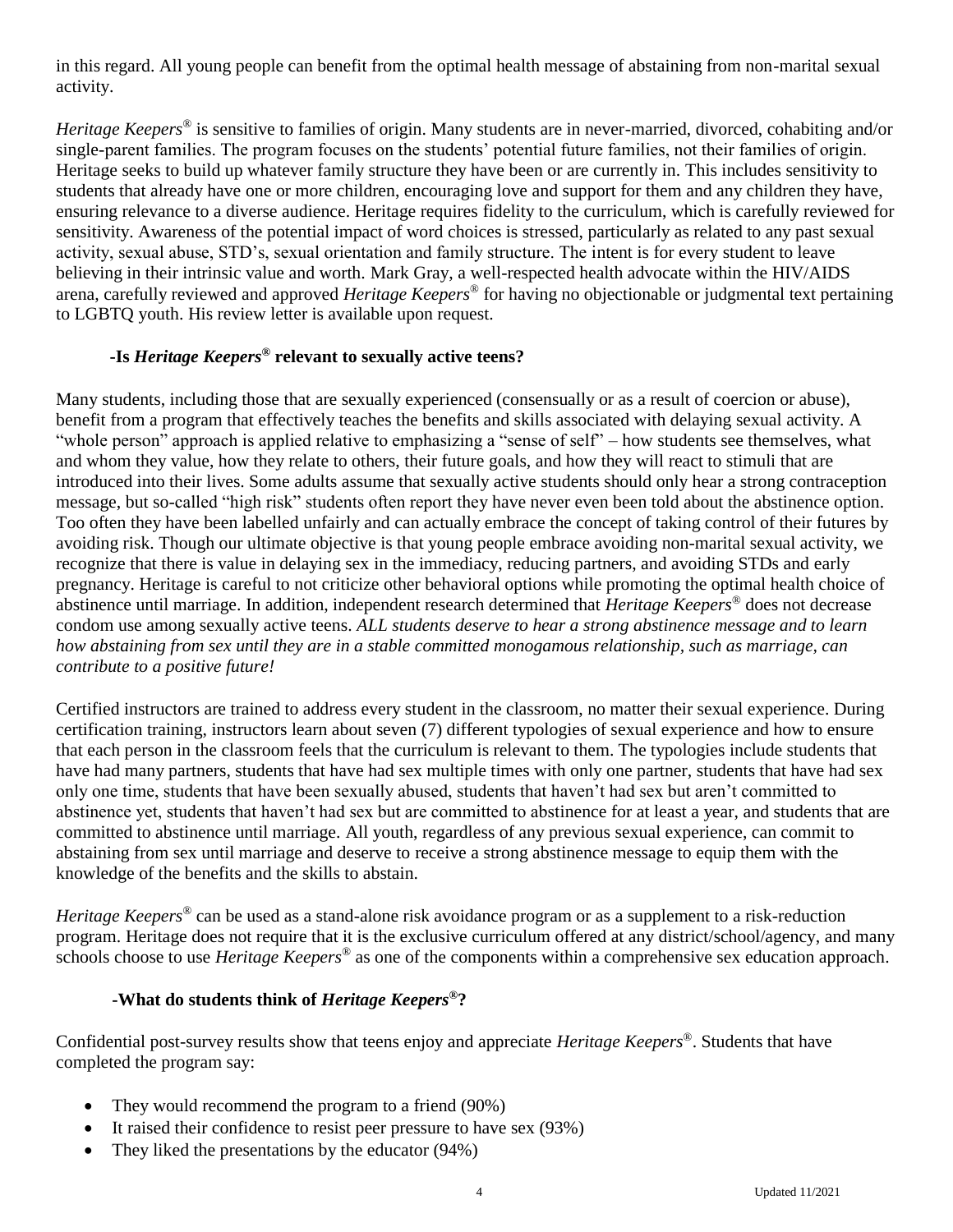- They liked the program exercises and activities (93%)
- The educator knew the subject matter well (90%)
- The educator cared about the students (90%)
- The educator gave clear explanations (91%)
- The educator related topics in class to everyday life (90%)

Many teens that believe in, support, and are committed to abstaining from sexual activity have never been adequately trained to be able to practice resistance skills or verbalize the benefits. Heritage Educators are often told by students that their parents had encouraged them to abstain, but after the program, they knew how and understood why!

*Heritage Keepers®* has been shown to improve outcomes on scientifically-derived mediators/predictors of teen sex among both sexually active teens as well as those who have not experienced sex. However, because they have too often been denied information about avoiding risks associated with sexual activity, it is often those at greatest risk that show the most substantial movement from pre to post program.

### **-How much time is needed to implement** *Heritage Keepers®***?**

*Heritage Keepers®* Level One is 450 minutes and was designed to be delivered in a "high impact" schedule, meaning that each lesson is taught as close to the previous one as possible in order to have the most impact on the behavior of the teens. For example, if schools operate on a 45-minute class schedule, the curriculum would be taught in that class period for 10 straight school days. If schools operate on an A/B 90 minute schedule, the curriculum would be taught in that class every other day when it typically meets for 5 days. Our program has only been researched for effectiveness in this type of learning schedule and has never been tested for effectiveness if taught only once per week or any other type of non-"high impact" schedule. The school decides which class period (ROTC, health, PE, science, elective, etc.) and grade levels receive the program. The curriculum is appropriate for grades 6-12.

Best practices and US HHS standards require that in order to assure fidelity to the *Heritage Keepers®* program, at least 80% of the program must be taught; there is reduced likelihood of effectiveness if the program is not presented in the same model of the research study.

Additional supplemental curricula are available if schools allow more minutes and would like increased dosage and youth development.

It is recommended that students receive the *Heritage Keepers®* Abstinence Education Level One twice in their student career (meaning, a total of 900 minutes), or once plus additional curricula available (below).

### **-What other curricula are available from** *Heritage Keepers®***?**

There are 7 different *Heritage Keepers®* curricula available. The *Heritage Keepers®* Abstinence Education Level One is the core curriculum that is taught before anything else and is designed for middle and high school students. After students have received the core curriculum, we offer "maintenance" curricula that act as a follow-up to the core curriculum. These are character-based positive youth development Life Skill curricula. There are five different *Heritage Keepers®* Life Skills curricula, each with 12 45-minute lessons (for a total of 60 lessons). These Life Skills curricula do NOT require the "high impact" schedule and can be taught in many different types of schedules—once a week, once every 2 weeks, once a month, etc. They also do not necessarily need to be taught sequentially, so a school could decide which lessons they want taught.

There is also a 600-minute *Heritage Keepers®* Abstinence Education Level Two curriculum that is designed for high school students and should only be taught after they have received Level One—this is another "high impact" curriculum.